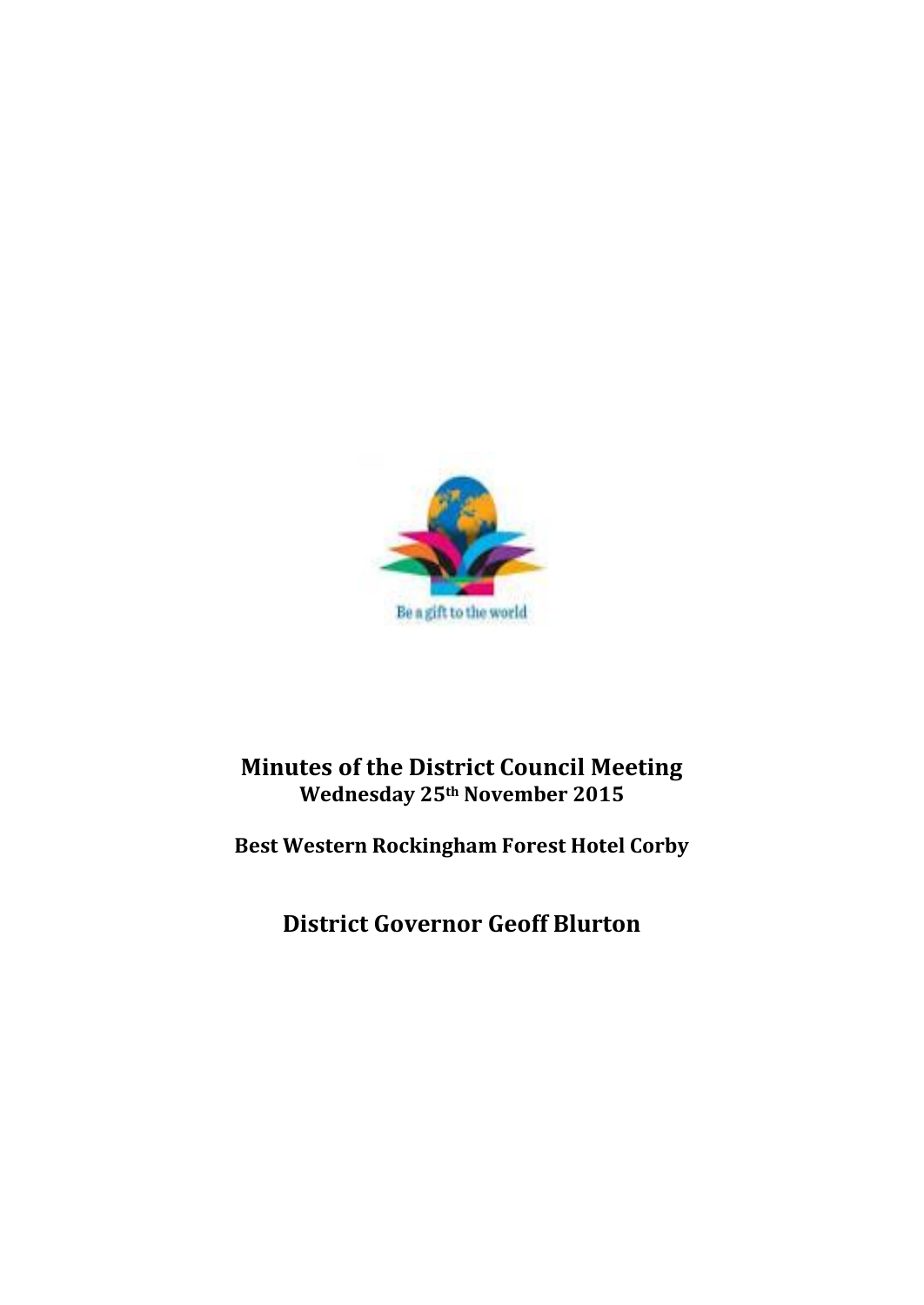## **Rotary District 1070 Council Meeting – Wednesday 25th November 2015**

District Governor (DG) Geoff Blurton chaired the meeting, which was held at the Best Western Rockingham Forest Hotel commencing at 7.30p.m. There were 114 Rotarians present from 58 Clubs (Area A 9 ; Area B 7 ; Area C 11 . Area

D 9 ; Area E 12 ; Area F 10; e-Club 1 Clubs represented).

## **C 15/16.32 Apologies and Welcome**

DG Geoff welcomed all those present and asked those Rotarians attending a District Council meeting for the first time to stand and be recognized. Past DGs were also recognized.

Apologies were received from:

**Past DGs: Iain Vernon Rotarians Maureen Jerman, David Brown, Chris Thurlow, John Clayton,Janet Sinclair, David Knight, Tim Tucker, Zelda Gunn, Jeremy Hyde, And the Rotary Club of Melton Aurora**

**C15/16.33 Act of Remembrance**

All those present stood in remembrance of those Rotarians who had passed to higher service since the previous Council Meeting and DG Geoff read out the names:

 **John Claire (Mkt Harborough) Jim Osborne (Rushden) Michael Wellen (Uppingham) Mike Steele (Rushden) Paul Titchener (Brackley) Pat King (Stamford)** 

# **C15/16.34 Minutes of the Last District Council Meeting**

PDG Barry Hasdell (Oadby) raised comments about the Scarborough Accounts. The DS Roger McDermott (Coalville) considered that these should be brought under Matters Arising and dealt with separately. Approval of the Minutes was Proposed by DGN Chris Davies (Market Harborough) and Seconded by AG Graham Martin (Soar Valley) and agreed unanimously.

# **C15/16.35 Matters Arising**

PDG Barry Hasdell (Oadby) raised a comment on para 15/16.21.1 noting that the proposition was not regular since it did not meet the requirements of Standing Orders. The DG and DS both felt that the proposal from the floor to accept the accounts had been unconstitutional but the overwhelming acceptance of the accounts that followed had shown that District Council were now ready to move on. However in order to satisfy constitutional requirements these accounts will be presented again at the March Council. The DS stressed that the accounts would be exactly as those that had been accepted and there was no question of disagreement on the content, just the procedure. There was a great deal of discussion about procedural matters raised by the Scarborough Accounts issues 15 months after the event. Some review of Standing Orders may be required.

A comment was raised about the signing of cheques by Members of the Conference Committee. The DT noted that in his experience it was entirely usual for businesses to allow for such methods always provided that there is more than one signature and that neither of the signatories has signed off the invoice. This method also made it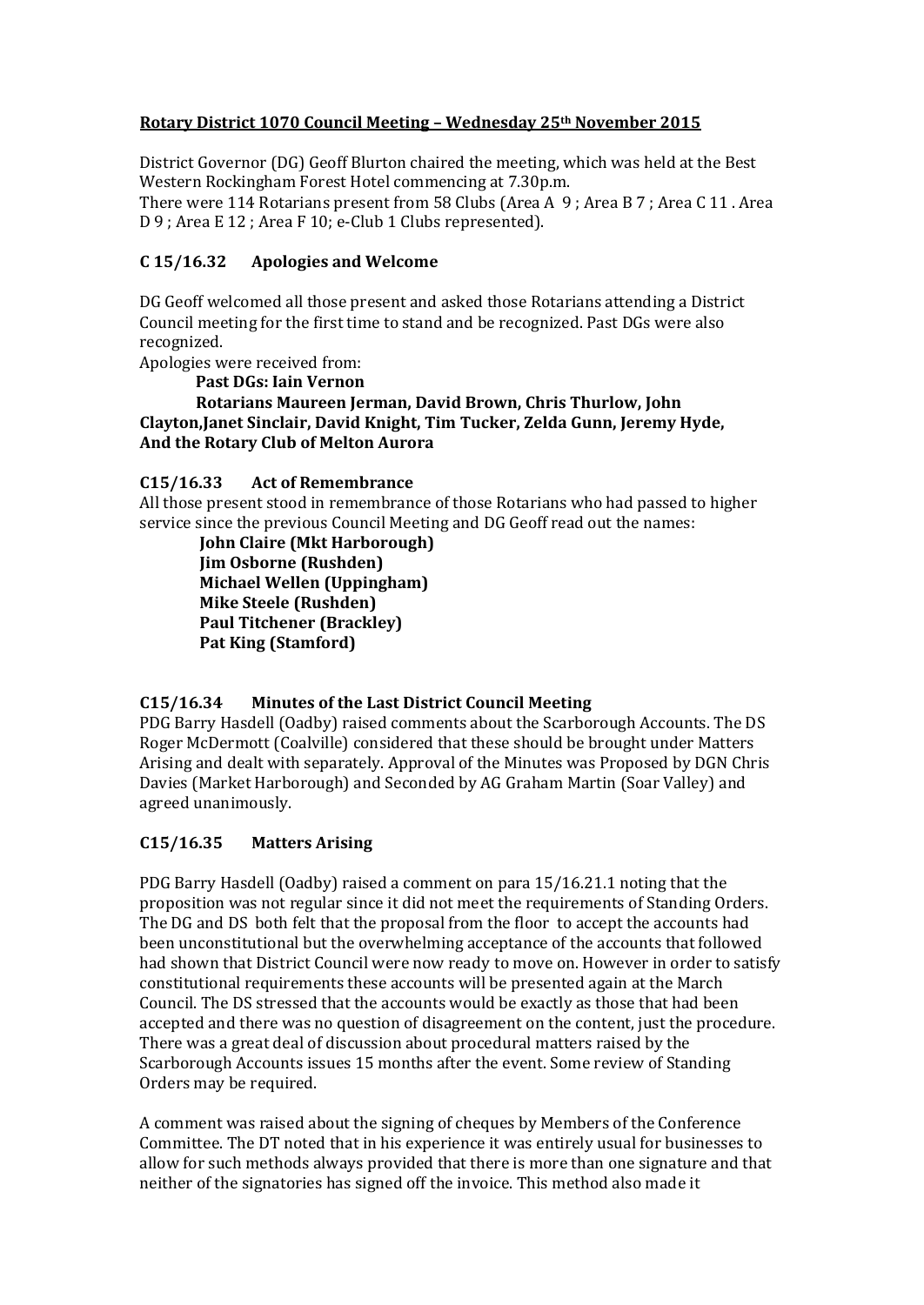straightforward for the DT to carry out his voluntary role. Changes to this procedure would be a *red line* for him and he would tender his resignation. There was no further discussion.

Rtn Bob Seery (Thrapston and Raunds) raised several points concerning the proposed reorganization of the District with the Clubs from D1270 joining. The DG addressed all of the issues raised. The issues are being addressed through RI/RIBI and it is hoped that they will all be resolved and agreed by the end of January.

## **C15/16.36 District Governors Report**

Much of the DG Report had already been circulated in Drumbeat; however, he wished to note his thanks to all of those involved in dealing with the reorganisation. Members of joining Clubs will be present at District Assembly and some have agreed to join some of the Committees. The DG proposed that the DG from D1270 who is a member of a joining Club, would be afforded the privileges of an IPDG in 16/17. There was no dissent.

The DG was particularly pleased that the Know Your Rotary Evenings had been a great success and thanked all those who had been involved. The DGN echoed the DG's thanks.

## **C15/16.365 DGE Report**

The DGE explained that planning for Conference 2016 from 17-18 Sept 2016 continues. The location has been designed to make access as simple as possible with travel distances shortened. Thus, many will be able to travel for the day without the need to book into a hotel. Nevertheless, the format of the weekend will be the same as that with which we are familiar. The Gala Dinner on the Saturday will be self-funding and there will be no requirement to register for the whole Conference to attend the dinner. The Conference manager has prepared a detailed budget that he will present to this District Council. The DGE and Conference Manager would welcome any ideas that there may be about sponsorship for the event.

The centenary of the Rotary Foundation falls in 2016-17. DGEs across RIBI have proposed a RIBI wide compendium of projects under the umbrella of "Giving Disadvantaged Young People a Fresh Start in Life". Districts will have freedom to choose their own projects and it is likely that funding from a Rotary Foundation Global Grant may be available. There will be great opportunities for positive publicity opportunities. Everyone is encouraged to contact the District Foundation Team with ideas.

Team Leaders for District Project and Service Teams are now in place. Any Rotarian who wishes to be involved in any of the Teams is encouraged to contact the Team Leader or DGE.

## **C15/15.37 District Secretary**

Compliance Documents continue to trickle in. Clubs are reminded that there could be insurance implications for any Club that finds themselves in difficulties in this area if they are not compliant.

The Data Bases in RI and RIBI still do not talk to each other, hence the requirement to enter data twice, once in each database. The issue seems to revolve around RI software. Information on members joining or leaving will become notifiable by e-mail once full integration is complete.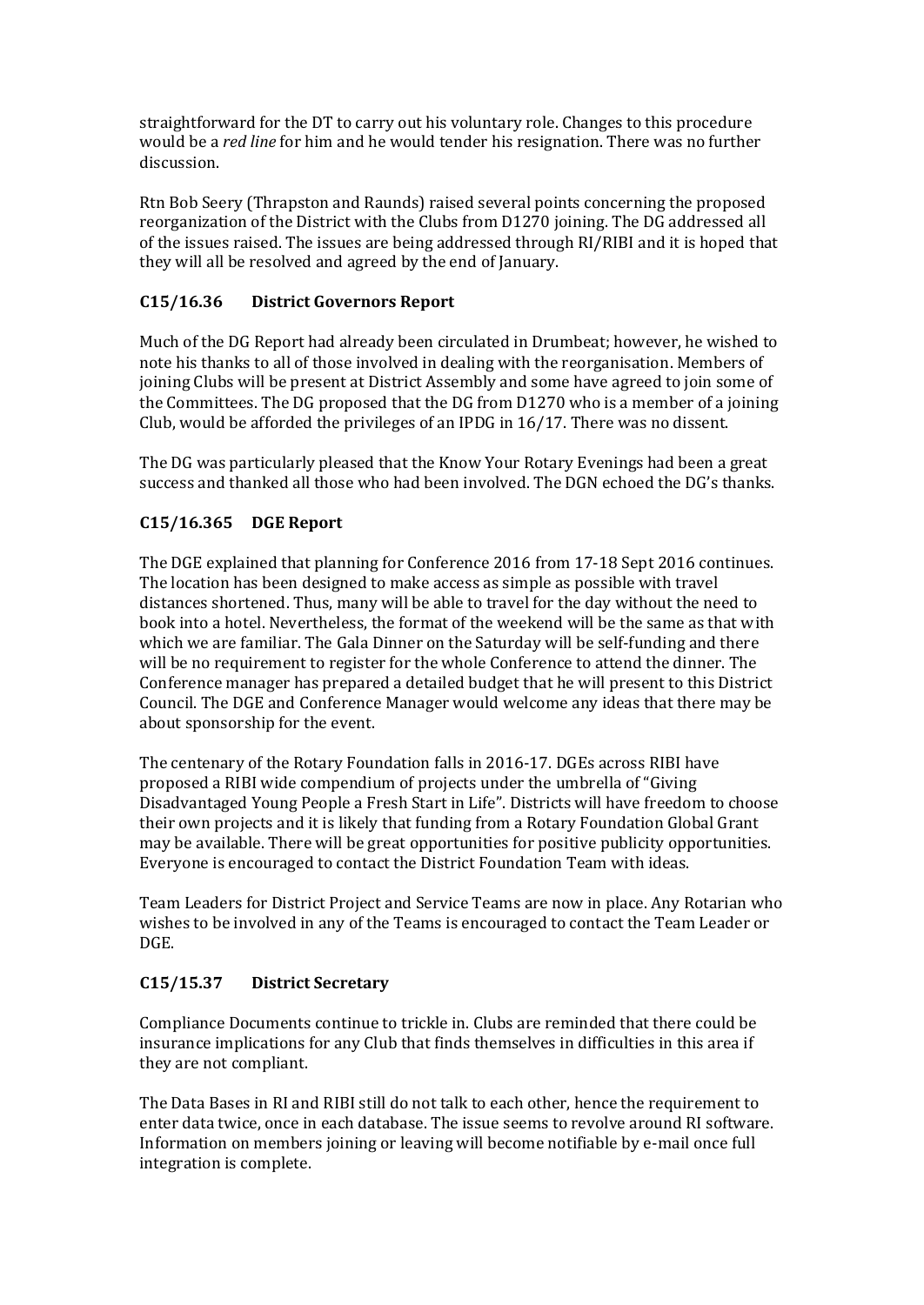## **C15/16.38 District Treasurers (DT) Report**

The Treasurers Report and accounts have been submitted and circulated to Clubs. It was proposed and Agreed that the accounts to June 2015 be accepted. Proposed Rtn Robert Webb (Kettering Huxloe) Seconded AG Bill Martindale (Sleaford Kesteven).

The DT offered his thanks to Rtn Robert Gibson (Rushden Chichele) for his work on the accounts in his role as Accounts Examiner. He noted that there was nothing further to report on the accounts to Sept 2015. He also noted that the Non-specific Reserve portion to D1260 of some £4000 was accounted for and that a cheque had been raised for over £19000 to be passed to the Conference Committee.

In response to a question from PDG Chris Chew (South Holland) about the effect on income from Foundation in 3 years following reorganisation, Rtn Geoff Richardson (Huntingdon Cromwell)noted that this is in hand and will happen.

The DG stated that this year has been a challenging year with the District having to cope with a much-reduced budget but all is working well.

## **C15/16.39 Assistant Governors" Reports**

Written reports had been circulated for each Area and the following additional comments were made:

Area E DGN Chris Davies informed DC that the International Camp noted under the Youth Liaison part of her brief might not happen in 2016.

## **C15/16.40 Foundation**

There were no questions raised about the Foundation Brief. There were, however, a number of presentations:

RI Banner for Annual Giving; Rotary Club of Ashby and Rotary Club of Holbeach.

Sustained contribution of \$100 per member Rotary Club of Brackley and Rotary Club of Leicester de Montfort.

A certificate for having every Active member contributing was presented to the Rotary Club of the Nene Valley and The Rotary Club of Oadby.

A certificate to every Club that had contributed \$1500 to End Polio Now was presented to each of the following Rotary Clubs:

Ashby de la Zouch, Grantham, Loughborough Beacon, Market Harborough, Oadby, Peterborough, Sleaford St Ives and Wellingborough.

## **C15/16.41 Council on Legislation (COL)**

PDG Dick Parsley (Wellingborough Hatton) presented an update on the Council on Legislation to be held in April 2016. A list of 181 items of legislation has been reduced by 16 (1 enactment and 15 resolutions).

He had completed the mandated 1-day delegate preparation programme at Chesford Grange along with delegates from the rest of GB&I and Scandinavia. Drilling down into the detail of each item is now beginning. There are 2 items that need some elaboration: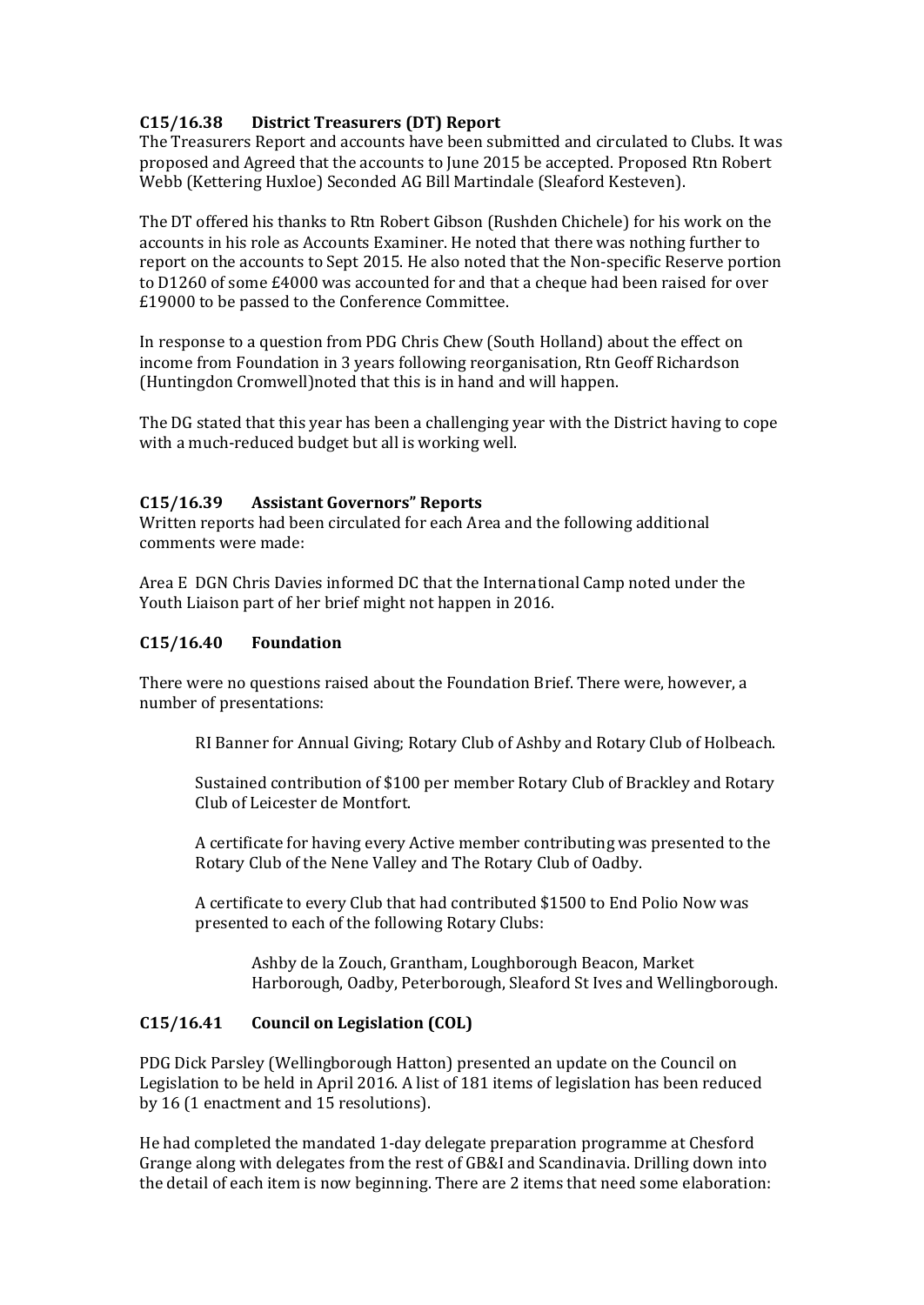- 1. The grouping of Enactments around Club flexibility of meetings is led by one from the RI Board which, if enacted would allow Clubs to:
	- a. Determine when and how often they meet
	- b. Set attendance requirements

c. Modify or eliminate termination policies for non-attendance In effect this would give every Club the right to be flexible whilst allowing those who choose to continue as before, to do so.

2. In his original brief circulated to Clubs, PDG Dick had made reference to the enactment that would allow the RI Board to terminate a Club for litigation related actions. This refers to clubs taking action against the RI Board for repeated election complaints prior to exhausting the remedies provided by the byelaws for disputes.

There will be a meeting, probably in March following the next District Council with those willing to give PDG Dick their views on any of the items being considered.

## **C15/16.42 Project Teams' Reports.**

Youth Service. School Partnership Programme. Rtn Sally Harrison Harrison (St Neots) presented a short brief about a link with the Rotary Club in Mombasa, Kenya. The programme to develop a local school is progressing well and the school is being developed. There is even a move to buy some additional land on which to build a new school. This will need funding but the aim is to involve local schools in UK with the schools fundraising and Rotary involvement will be to provide facilitators.

Community Service. The Rotary Bike Ride will take place again next year. Registration will be through the RI website. Details have been sent to Rotarians by RIBI to each Rotarian who gets a copy of the Newsletter.

## **C15/16.43 Support Teams Chairmen's Reports**

Communications. It is hoped that the new website will be up and running by the New Year. Rtn Janet Cooke (Peterborough Ortons) briefed DC that the Magazine is being revamped. There is a new magazine – Just Rotary – which is glossy and more appealing in appearance is being produced. Some 50000 copies are being distributed nationwide, To continue the revamp of the magazine, articles are needed that are Inspiring, Compassionate and Smart.

Membership. IPDG Ken Billington (Grantham Kesteven) made the following presentations:

| Best Growth in D1070                   | Corby Phoenix        |
|----------------------------------------|----------------------|
| Highest Retention Rate in Last 3 Years | -St Neots            |
| Bringing in Most Members to D1070      | Spalding and Welland |

Winners of the Rotary Quiz were the Rotary Club of Oadby.

## **C15/16.44 Conference**

Conference 2016. A briefing paper and budget had been circulated to Clubs by Rtn Bill Hill (Melton Mowbray). This year there will be flexible registration with registration